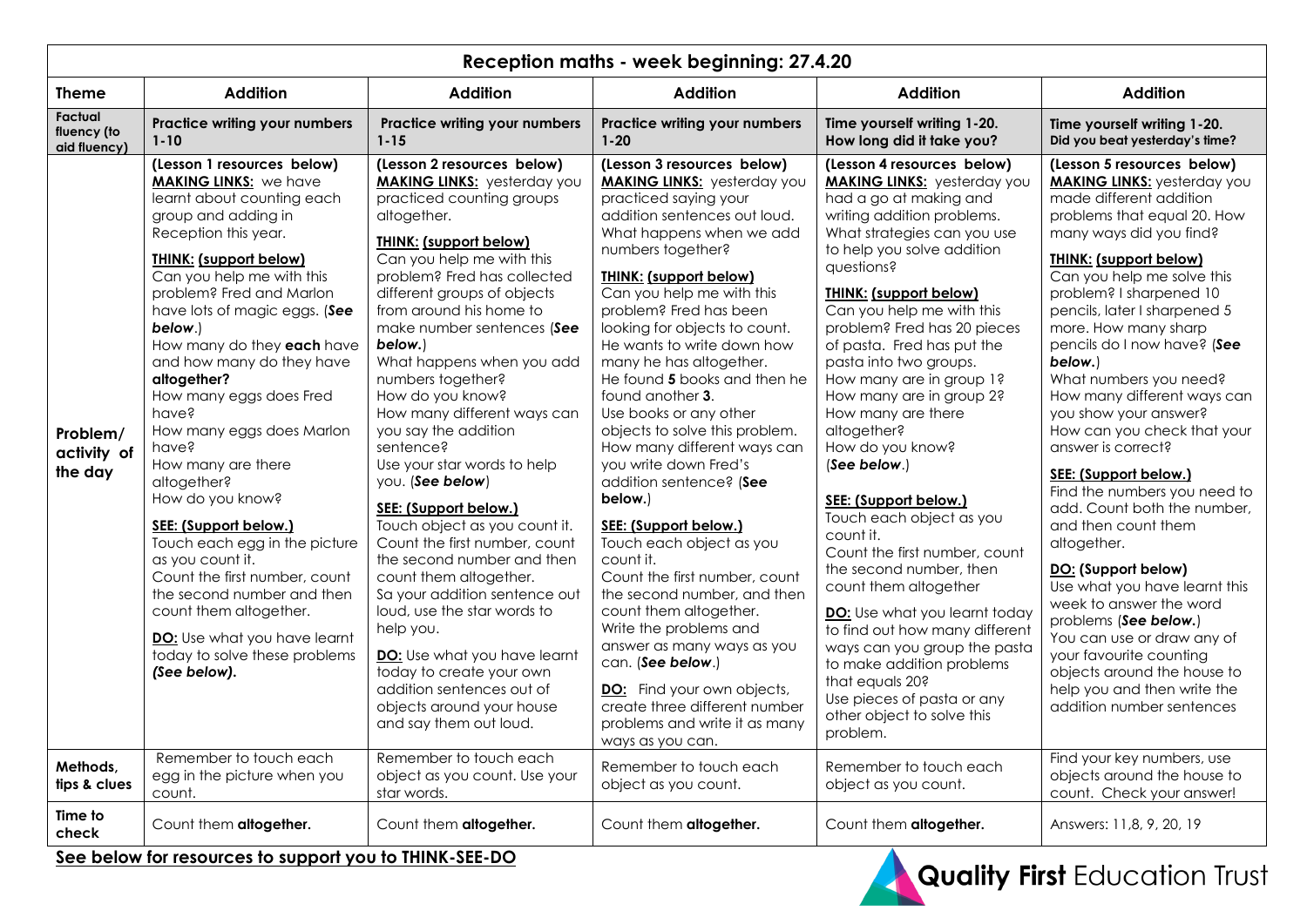#### **DAY 1 RESOURCES:**

## **THINK:**



| SEE:                                   |                          |  |  |  |
|----------------------------------------|--------------------------|--|--|--|
| Fred                                   | <b>Marlon</b>            |  |  |  |
| Fred has 3 eggs                        | <b>Marlon has 2 eggs</b> |  |  |  |
| 3 eggs and 2 eggs is 5 eggs altogether |                          |  |  |  |
| $3 + 2 = 5$                            |                          |  |  |  |



**Do:** 

#### **Question 1**





**Question 2**





**Question 3**

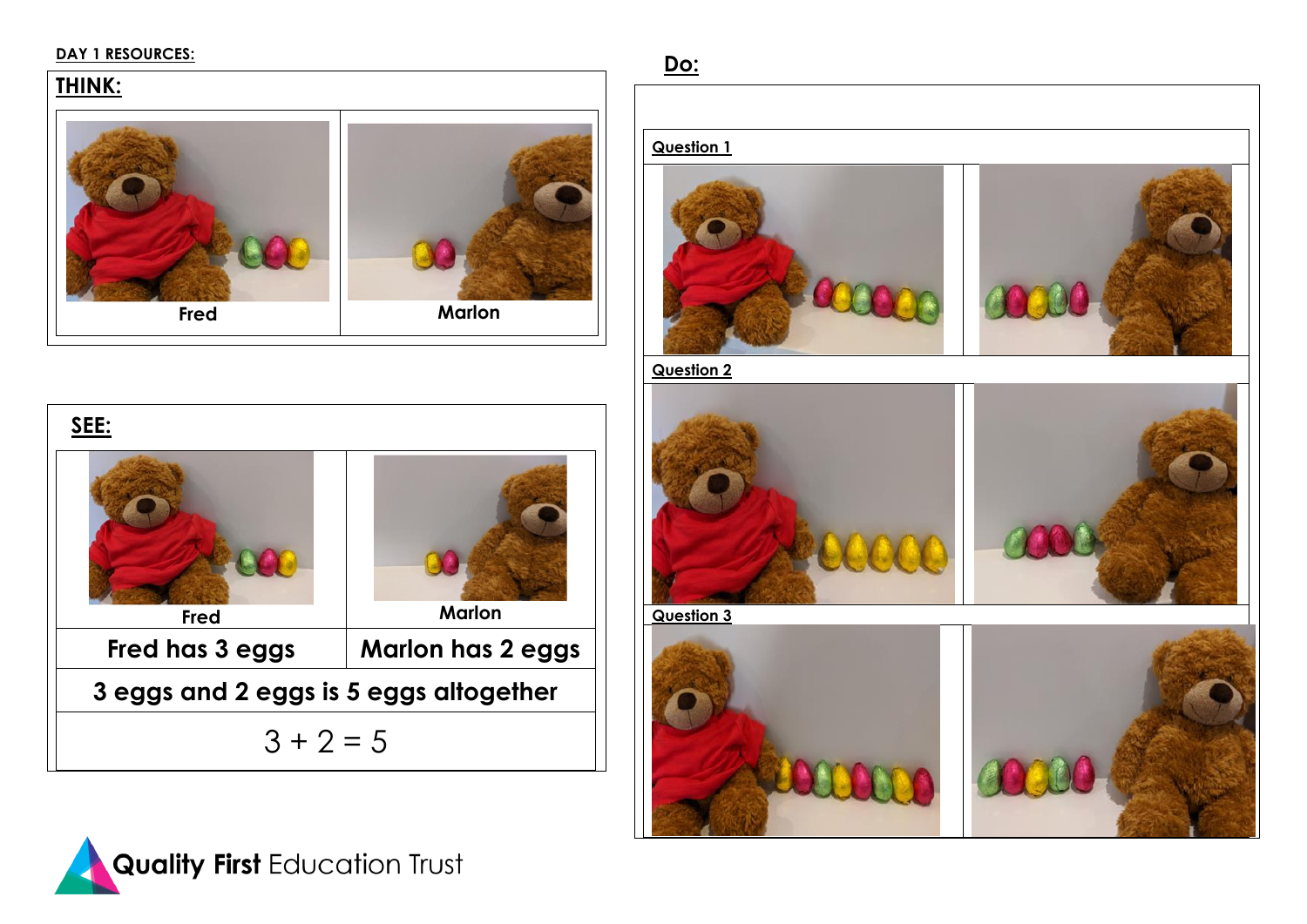#### **DAY 2 RESOURCES:**





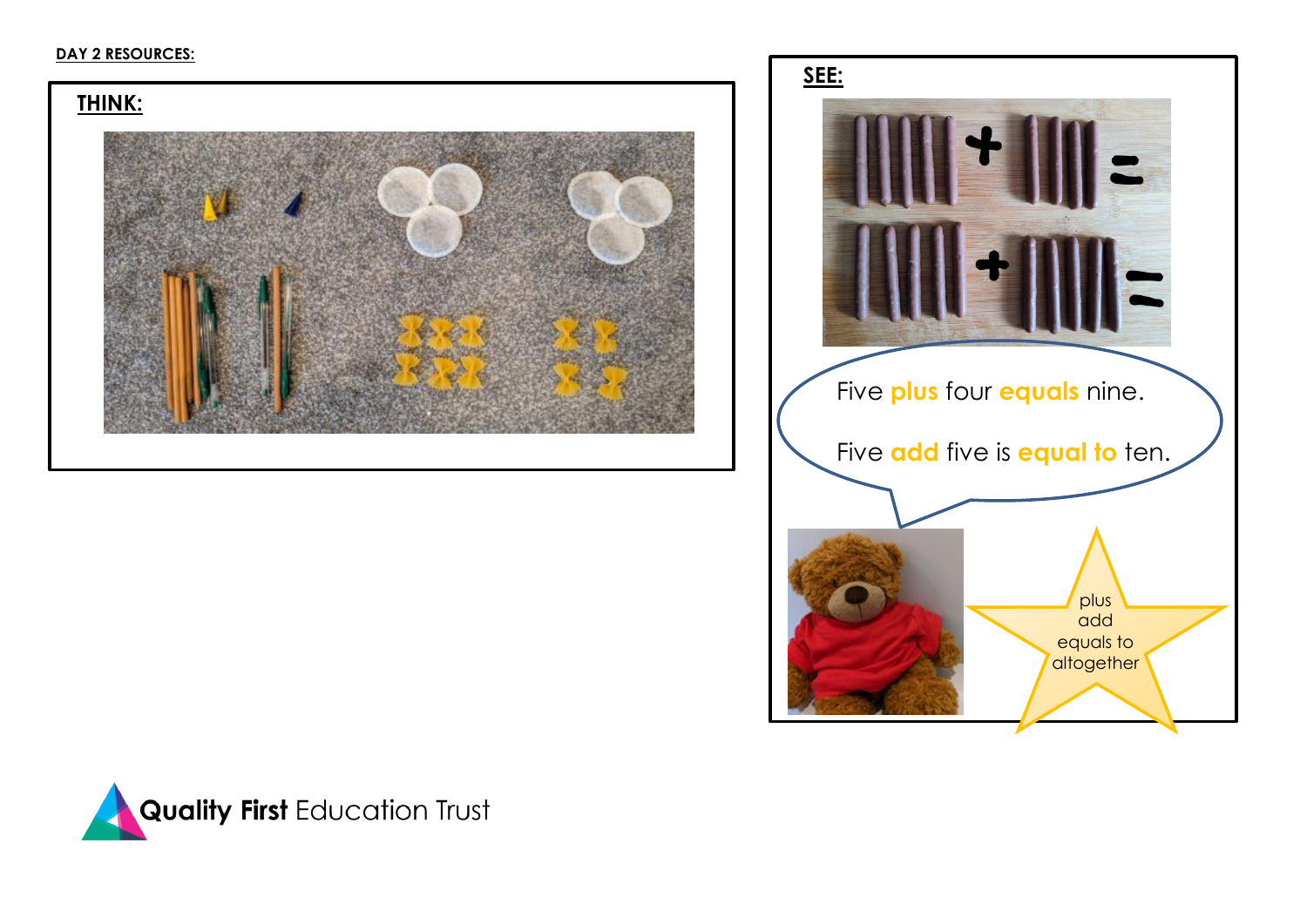#### **DAY 3 RESOURCES:**





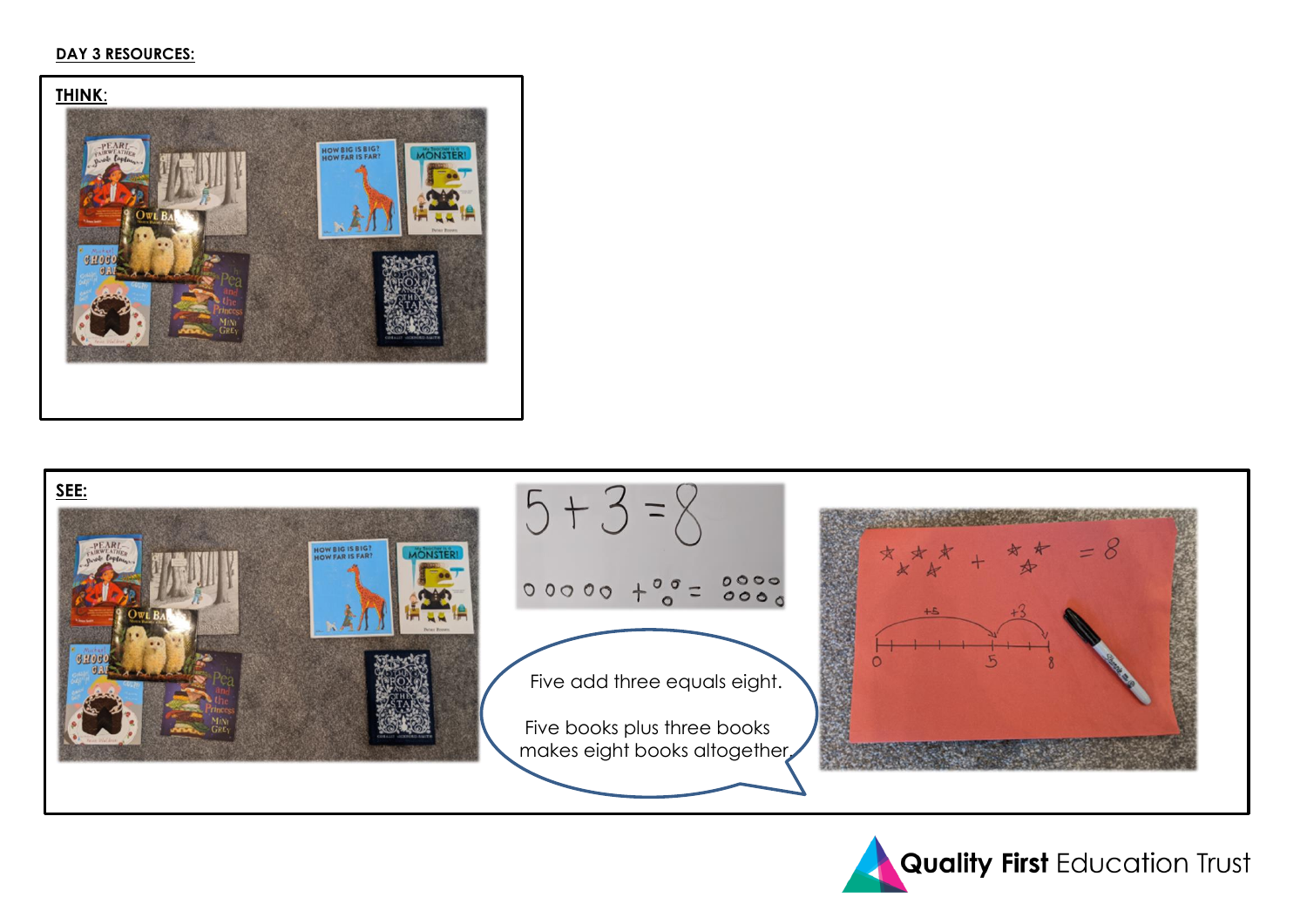#### **DAY 4 RESOURCES:**